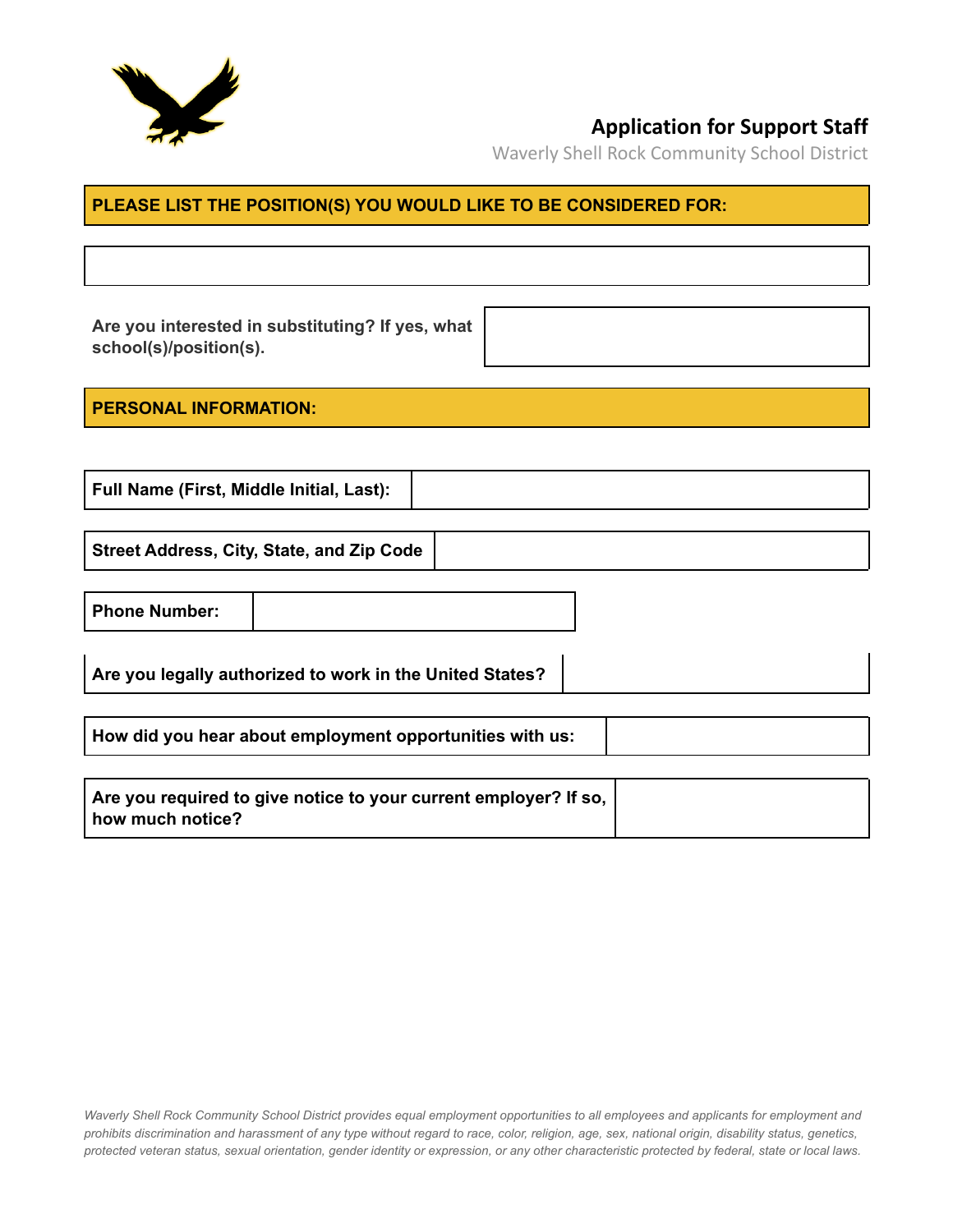

Waverly Shell Rock Community School District

#### **EDUCATIONAL EXPERIENCE:**

| Do you have a high school diploma, GED, or equivalent? | 'Yes |  |  | $\blacksquare$ No |  |
|--------------------------------------------------------|------|--|--|-------------------|--|
|--------------------------------------------------------|------|--|--|-------------------|--|

|                                        | <b>Name and Place</b> | <b>Grades</b><br><b>Completed</b> | <b>Diploma or Degree</b><br><b>Earned</b> |
|----------------------------------------|-----------------------|-----------------------------------|-------------------------------------------|
| Secondary/High<br><b>School</b>        |                       |                                   |                                           |
| <b>Post Secondary</b><br><b>School</b> |                       |                                   |                                           |

### **WORK EXPERIENCE: List three most recent employers**

| Name of Employer:             | <b>Position Held:</b>         |
|-------------------------------|-------------------------------|
| <b>Dates of Employment:</b>   | City/State:                   |
| <b>Immediate Supervisor:</b>  | <b>Phone Number:</b>          |
| <b>Description of Duties:</b> |                               |
| <b>Reason for Leaving:</b>    | May we contact this employer? |
|                               |                               |
| Name of Employer:             | <b>Position Held:</b>         |
| <b>Dates of Employment:</b>   | City/State:                   |
| <b>Immediate Supervisor:</b>  | <b>Phone Number:</b>          |
| <b>Description of Duties:</b> |                               |
| <b>Reason for Leaving:</b>    | May we contact this employer? |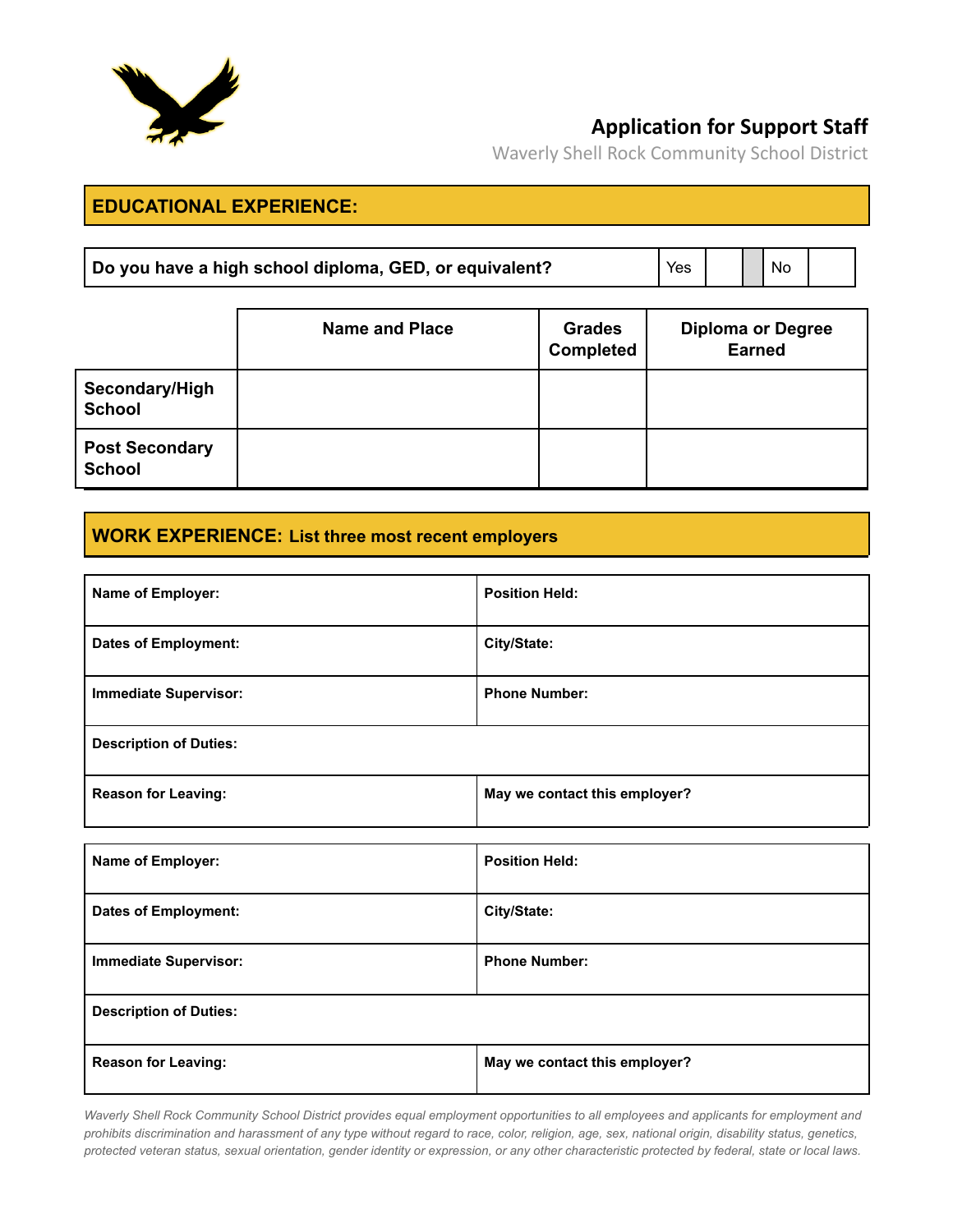

Waverly Shell Rock Community School District

| <b>Name of Employer:</b>      | <b>Position Held:</b>         |
|-------------------------------|-------------------------------|
| <b>Dates of Employment:</b>   | City/State:                   |
| <b>Immediate Supervisor:</b>  | <b>Phone Number:</b>          |
| <b>Description of Duties:</b> |                               |
| <b>Reason for Leaving:</b>    | May we contact this employer? |

#### **PROFESSIONAL REFERENCES:**

**Please give the name and address of three persons acquainted with your work.**

| <b>Name</b> | <b>Phone Number/Email</b> | Relationship |
|-------------|---------------------------|--------------|
|             |                           |              |
|             |                           |              |
|             |                           |              |

**List specific qualifications you feel you have for the position for which you are applying. For example, driver's license, professional license, etc.**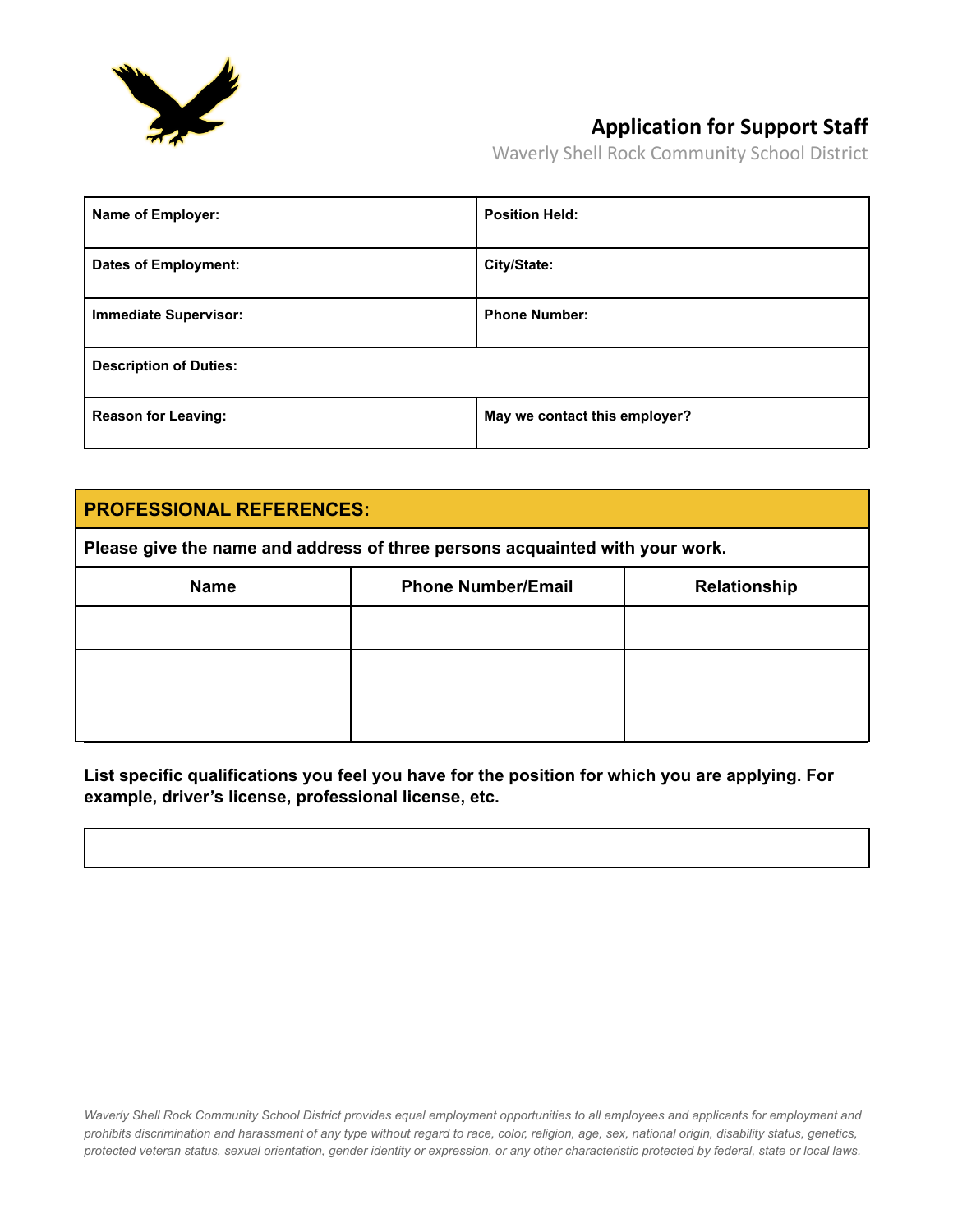

Waverly Shell Rock Community School District

#### **DISTRICT POLICY**

It is the policy of the Waverly Shell Rock Community School District not to discriminate on the basis of race, creed, color, religion, national origin, gender, age, marital status, sexual orientation, gender identity, veteran status, disability, or socioeconomic status in its educational programs, activities, or employment practices. If you feel that you have been discriminated against, please contact the administration or the school board.

Preference will be given to veterans in accordance with IOWA CODE, CHAPTER 70, VETERANS PREFERENCE LAW.

To document and verify eligibility for the above, you must indicate the service dates below and attach a copy of your DD214 form. If you are on disability status, provide your VA case file number below.

| <b>Branch of Service:</b>                 |                        |
|-------------------------------------------|------------------------|
| <b>Entry Date:</b>                        | <b>Discharge Date:</b> |
| <b>VA Case File Number (If Disabled):</b> |                        |
| Signature:                                | Date:                  |

### **GENERAL INFORMATION**

| Are you able to perform the essential functions of the job with or without | Yes |  | No |  |
|----------------------------------------------------------------------------|-----|--|----|--|
| $^\shortparallel$ reasonable accommodation?                                |     |  |    |  |

| Have you been convicted of any offense for physical or sexual abuse of a<br>child or dependent adult? | Yes |  | <b>No</b> |  |
|-------------------------------------------------------------------------------------------------------|-----|--|-----------|--|
| If yes, please explain.                                                                               |     |  |           |  |

| Are you or have you ever been on a child and/or dependent adult abuse<br>registry in any state? | Yes |  | <b>No</b> |  |
|-------------------------------------------------------------------------------------------------|-----|--|-----------|--|
| l If yes, please explain.                                                                       |     |  |           |  |

| Have you ever been convicted of, or plead guilty to a deferred judgment<br>for, a violation of law other than a minor traffic violation? (A<br>conviction/deferred judgment is not an automatic bar to employment). | Yes |  | No. |  |
|---------------------------------------------------------------------------------------------------------------------------------------------------------------------------------------------------------------------|-----|--|-----|--|
| If yes, please explain.                                                                                                                                                                                             |     |  |     |  |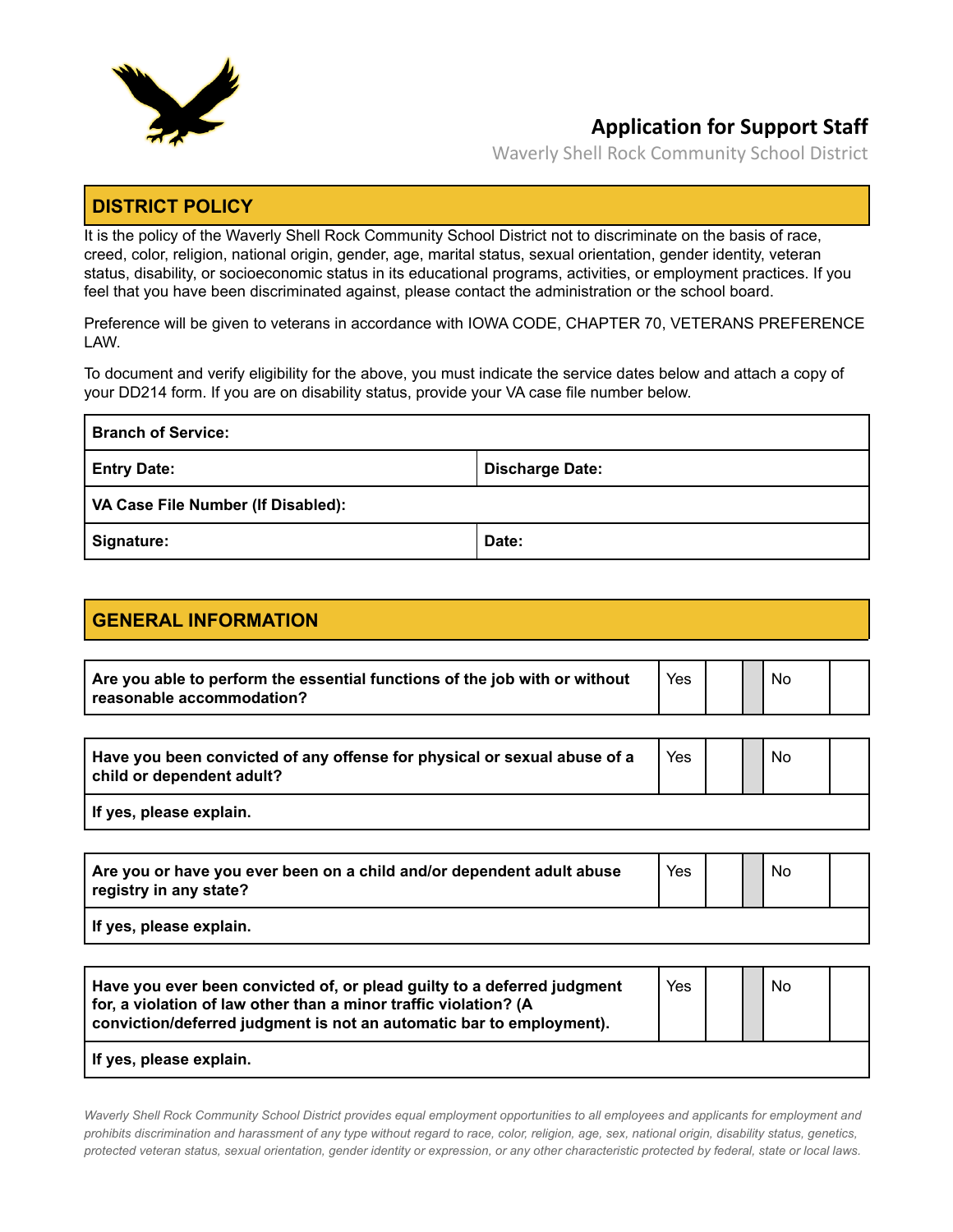

Waverly Shell Rock Community School District

#### **APPLICATION CONFIRMATION STATEMENT**

I hereby certify that the above information, to the best of my knowledge, is true, accurate, and complete. Any misrepresentation or willful omissions of fact shall be sufficient cause for disqualification of this application or termination of employment. I authorize verification of any of this information. I authorize all current and former employers to release any information concerning my background. I understand that this application is not a contract of employment. I also understand that if hired, regardless of any oral representation to the contrary, the employment relationship is terminable.

If my duties will include driving a school vehicle for which I need a CDL license and if the vehicle transports 16 or more persons or the vehicle weighs 26,001 pounds or more, I have been informed of the requirement to submit to a drug test prior to being employed by the District to perform a safety-sensitive function. I consent to submit to the Districts drug and alcohol testing program. I also understand that if I have a positive drug test, I will not be considered further for employment by the District.

**Signature of applicant:**

**Date**:

Completed applications can be submitted to [sharon.werkman@wsr.k12.ia.us](mailto:sharon.werkman@wsr.k12.ia.us) or [abby.meester@wsr.k12.ia.us](mailto:abby.meester@wsr.k12.ia.us)

or mailed to

[WSR District Business Office](https://www.wsr.k12.ia.us/_files/ugd/7adb42_4d33d9b19a5549c2b244f09a60e38737.pdf) [1415 4th Ave. SW](https://www.wsr.k12.ia.us/_files/ugd/7adb42_4d33d9b19a5549c2b244f09a60e38737.pdf) [Waverly, Iowa 50677](https://www.wsr.k12.ia.us/_files/ugd/7adb42_4d33d9b19a5549c2b244f09a60e38737.pdf)